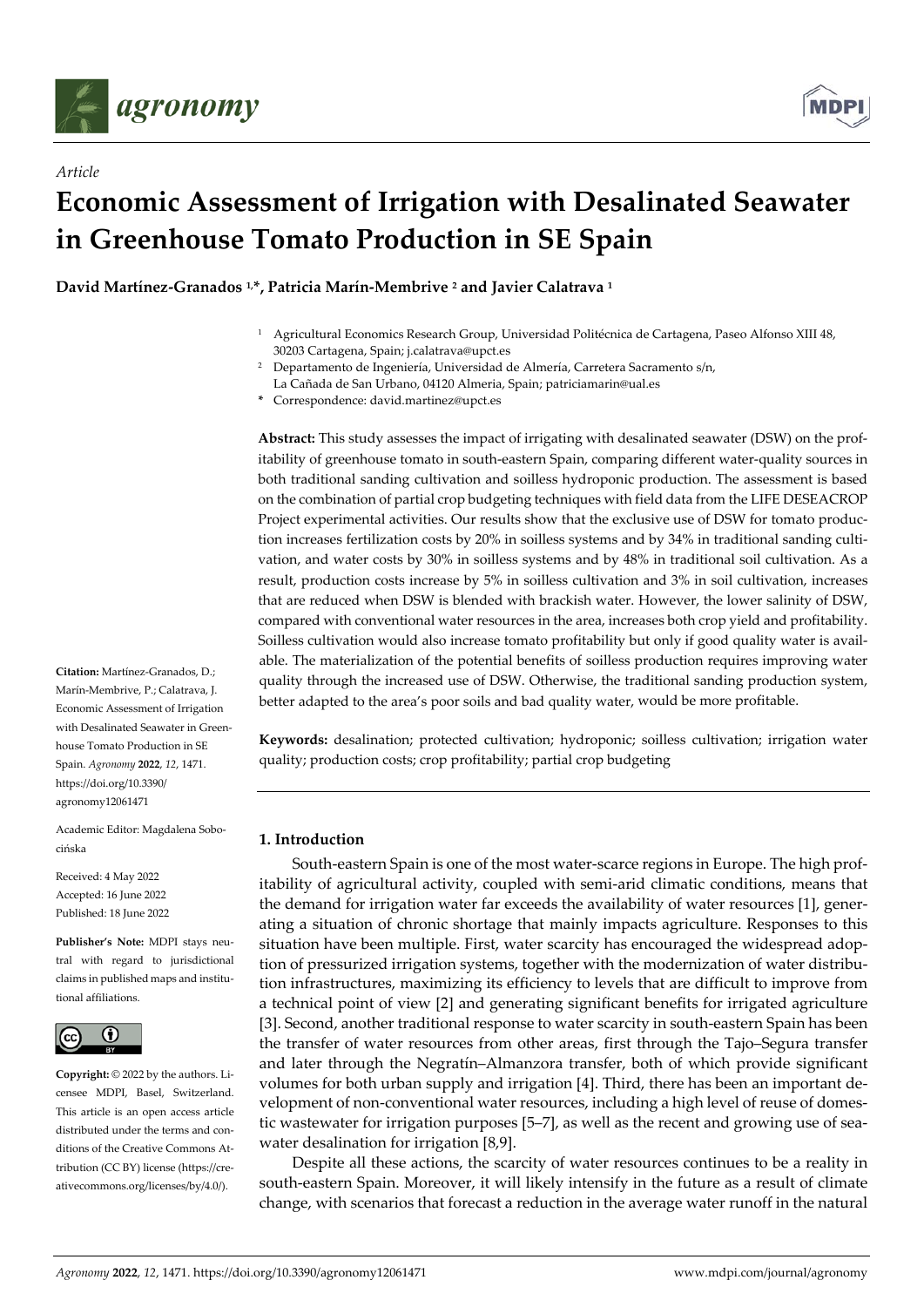regime of between 5% and 11% [6,10]. At the farm level, adaptive responses include the use of more sustainable irrigation strategies based on regulated deficit irrigation tech‐ niques and remote‐control systems to optimize irrigation management and the shift to less water‐demanding crops or varieties [11–13]. At the institutional level, there is little margin for improving the distribution of water, increasing the resources from wastewater reuse (limited by urban and industrial consumption) or constructing new water transfers. In addition, future scenarios of water availability in the basins of origin forecast a reduc‐ tion in the contributions of these transfers [14]. All this reduces the feasible policy alterna‐ tives for increasing the resilience of irrigated agriculture in the face of the progressive depletion of hydrological systems and for dealing with the current and future water shortages in the area.

Against other options for managing water demand through economic mechanisms, the main commitment of the Spanish national hydrological authorities has been the de‐ velopment of the availability of desalinated seawater (DSW). Indeed, through the AGUA Program, Spain has invested heavily in the construction of seawater desalination plants (SWDP) over the last two decades in order to cover the structural water deficit, meet the demand for irrigation and guarantee urban supply [15]. In this sense, Spain is the only country in the world, together with Israel, to commit to this water planning strategy [8].

Currently, there exist eleven SWDPs that supply water for irrigation in south‐eastern Spain, with a joint production capacity of 362 Mm3/year, of which up to 268.3 Mm3/year are available for use in irrigation [16]. During the first years of operation of the SWDPs, the demand for DSW for agricultural use was low, between 20 and 25 hm3/year. From 2013 onwards, when several large public SWDPs started to operate, the agricultural use of DSW rapidly increased, reaching 177.3 Mm3/year in 2017 [16]. This boom in the use of DSW is explained by several favorable circumstances: a large number of SWDP financed by the public AGUA Program, which also use modern and quite efficient desalination technologies that reduce the cost of DSW production; the growing need to provide new water resources to help alleviate the structural water deficit; and the high profitability of irrigated agriculture in many irrigated areas. It also coincides with the 2013 policy agreement that changed the operation rules of the Tagus–Segura Transfer (the main source of water supply in SE Spain), resulting in lower transferred volumes and reducing the water supply reliability for agricultural users [17]. Nowadays, the volume of DSW resources supplied for irrigation is remarkable, supplying more water for irrigation than the reuse of wastewater and approaching the historical average irrigation water volumes supplied from the headwaters of the Tagus [16]. Based on the existing demand and the downward trends in other sources of water supply, the agricultural use of DSW in SE Spain is likely to increase in the future.

This large availability of DSW resources has undoubted advantages for irrigation, some of which are precisely those that have justified the significant public investment that has allowed its development in south‐eastern Spain. On the one hand, DSW is a new source of water supply, which increases total water availability for irrigation in a specifically water-stressed area where highly profitable export-oriented crops are grown. Alternatively, new DSW resources can be used to replace groundwater from depleted and/or salinized systems, of which numerous examples exist in south-eastern Spain, thus helping to recover degraded aquifers and reducing the impact of balancing aquifer pumping/re‐ charge rates [18,19]. DSW is also a stable and inexhaustible source of water, without the climatological and hydrological uncertainties associated with conventional water re‐ sources, whose incorporation into the pool of resources increases water supply reliability [20], encouraging productive investments and allowing better production planning.

Another potential advantage of DSW is related to the improvement in the quality of irrigation water in some areas resulting from the use of DSW. The quality of DSW is significantly better than that in many Mediterranean coastal areas, where groundwater re‐ sources have significant levels of electrical conductivity. The reduced salinity of DSW increases crop yields with respect to low‐quality water, as shown in different Mediterranean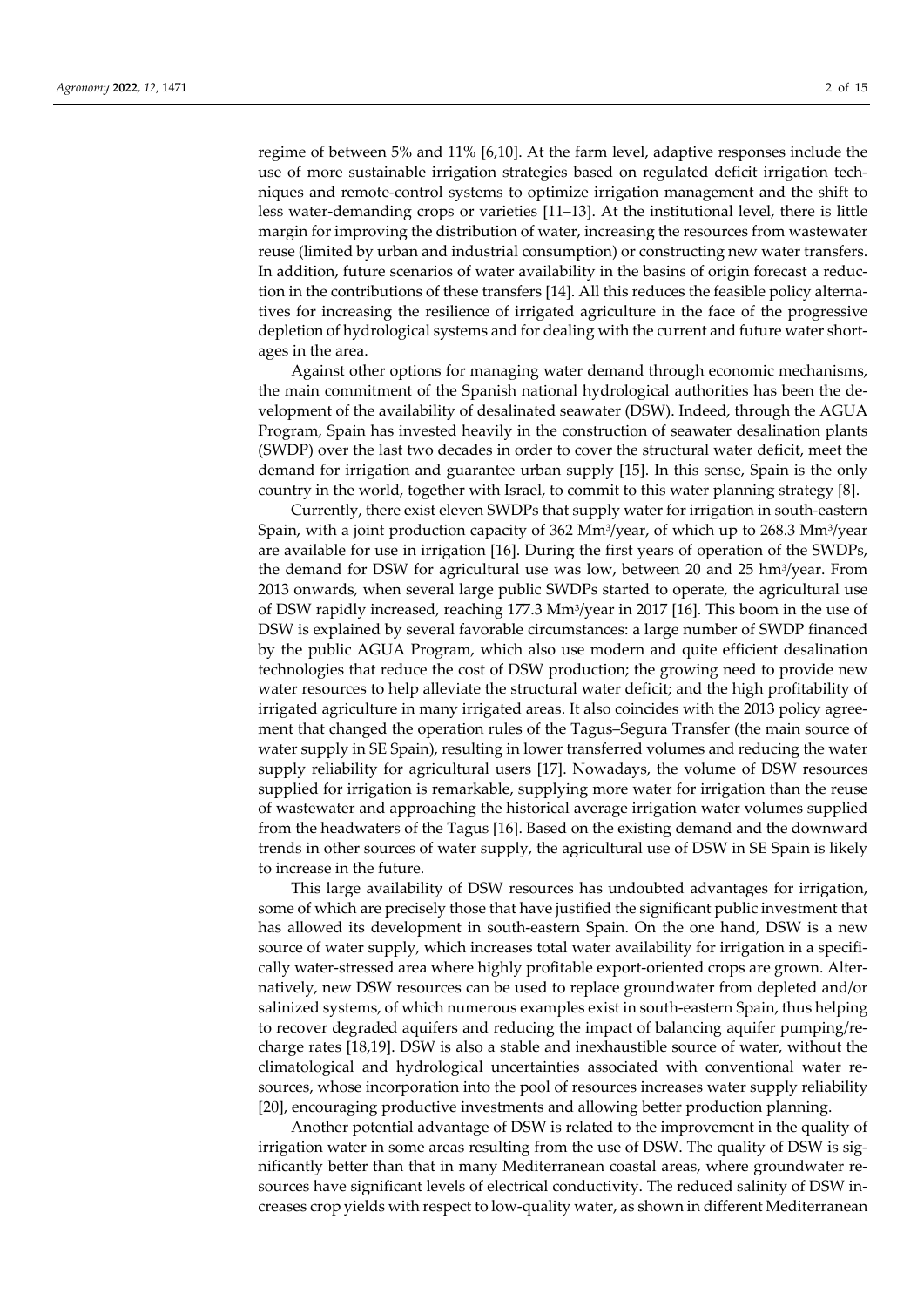horticultural crops by [7,21,22]. Water salinity reduces water uptake and plant transpiration because of the physiological adaptation of roots to water stress and the reduction in root density [23]. Using less saline water, such as DSW, changes the spatial distribution of the rates of root water uptake, which increases transpiration [24]. This also reduces vertical hydraulic fluxes, thus reducing the water leaching fraction [25] and nitrate leaching below the root zone [24,25]. In addition to increasing crop yields and reducing water and nitrate leaching, lower electrical conductivity allows the development of crops that are more sensitive to water salinity. For example, in the Campo de Níjar area in the Almería province, where poor groundwater quality has traditionally led to a predominance of to‐ mato cultivation, the improvement in water quality due to the incorporation of DSW is allowing more crop diversification.

On the other hand, the main disadvantage of DSW is the high cost of its supply, in‐ cluding its production and its transportation to irrigable areas, which reduces the profit‐ ability of agricultural activity. The final cost of DSW for farmers can double or, in some cases, even triple the cost of the standard water pool, depending on the SWDP production costs, the transportation costs to each irrigated area and the level of public subsidy to DSW [16].

DSW also may cause agronomic problems that arise from its particular physicochemical characteristics, which might affect crop yields, fertilization needs and the conservation of agricultural soils [26]. One of these problems is derived from its low concentration of nutrients, such as calcium, magnesium and sulfate, which are essential for crop development, and whose presence in continental waters makes their supply through fertilization unnecessary [21,26,27]. These deficiencies force adding these nutrients, what increases fertilization costs and impacts farm profitability [28]. Likewise, its high boron and chloride content can generate toxicity in sensitive crops, such as citrus [26]. However, all these im‐ pacts are significantly reduced when DSW is blended with resources from other origins. The nutritional imbalances that DSW has for its agricultural use can be corrected by blending with other inland waters, remineralization post-treatments in SWDPs and by reprogramming in‐plot fertigation [26]. The first option is the most economical and most fre‐ quently used. When DSW is almost the only available resource and blending is not an option, incorporating the nutrients in the SWDP is less costly than reprogramming fertigation, but it is barely done as SWDPs are not interested in further increasing the cost of DSW.

Reprogramming fertigation can increase fertilization costs. Experimental studies in south‐eastern Spain's horticulture report increases in fertilization costs ranging between 6% and 22% when irrigating with DSW, depending on the crop and cropping system [28,29]. However, the negative impact of reprogramming fertilization on-farm profitability is reduced when compared to that of the cost of DSW. For instance, [28] calculates a reduction in farmer's profit for soil lettuce cultivation of 26% using a 50% DSW mixture and 55% irrigating exclusively with DSW, most of it caused by the higher cost of DSW. The authors of [29] find that changes in fertilization for several horticultural crops in SE Spain would reduce crop profit by 1–3% in soil production systems and by 4–18% in soil‐ less production systems, depending on the crop considered and that such impact is small when compared to that of the cost of DSW. They also show that if DSW was blended with other sources of water, fertilization costs would not increase at all for soil production sys‐ tems.

In this sense, the aim of this study is to analyze the economic impact of using desalinated seawater in greenhouse tomato cultivation, one of the main horticultural crops in south‐eastern Spain, looking at both the implications in terms of both changes in input use and prices and in terms of improved water quality. This study considers both conventional sanding cultivation and hydroponic systems with reuse of drainage, which are the major production systems used in the area. Apart from the cost for farmers themselves, seawater desalination can also impose costs on society as a whole; the most relevant ones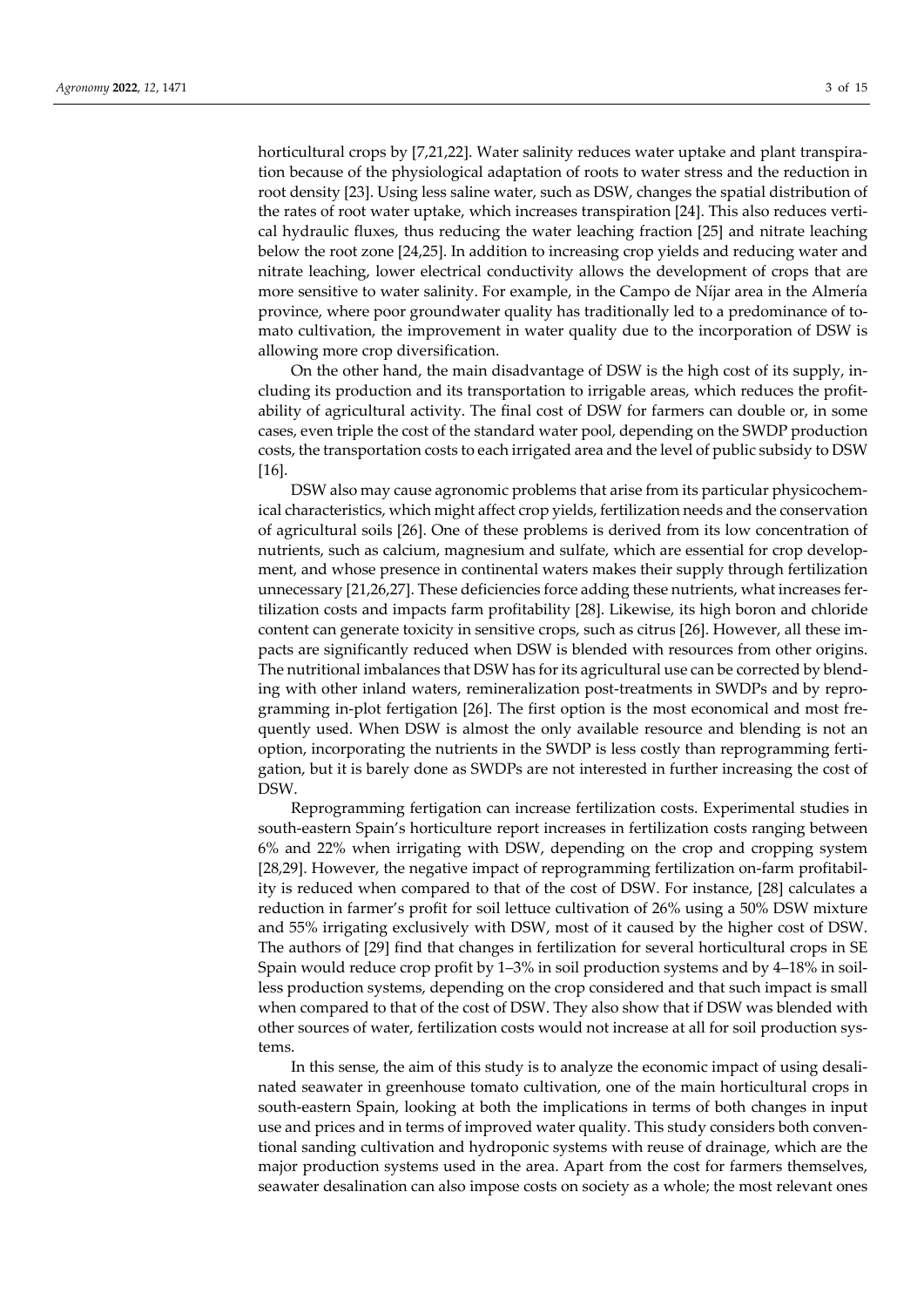are its environmental impact due to the high energy consumption required for its produc‐ tion, around 4kWh/m3, and the associated GHG emissions [30]. Consequently, this study also looks at the implications in terms of GHG emissions but also in terms of nutrient lixiviation, a major problem in aquifers across the Mediterranean area.

Agricultural use of DSW is a relatively recent topic for agronomic research, and scientific evidence is still limited to a few published references and crops, mainly from Israel and Spain, where several research groups are developing projects to generate a better un‐ derstanding of the physiological and agronomic response of crops irrigated with DSW and its impacts on soil, aquifers and crop profitability. This paper contributes to this grow‐ ing literature by looking at the economic impact of irrigation with DSW in Spanish greenhouse tomato production using very detailed experimental data. Previous studies have looked at this issue in other horticultural crops [21,28,29]. This paper builds on [31] and [32], which look at the environmental and food quality implications of using DSW on greenhouse tomato production by using data and results from the same experimental ac‐ tivities. The study follows with a detailed description of the methodology used and the results obtained, to finish with the major conclusions that can be drawn.

## **2. Materials and Methods**

This study looks at the impact on farm profitability and input productivity of the changes in the tomato production process resulting from the use of DSW under two alter‐ native production technologies, basically changes in input use, input cost and crop yields. The approach for such assessment is based on the combination of partial crop budgeting techniques with experimental field data. Partial crop budgeting consists of calculating the effect on the profitability of changes in the crop production process, either in terms of changes in production costs, crop yields or farm prices. It is the most common tool used to analyze the profitability of alternative farming practices and agricultural technologies [33]. The basis for any partial budgeting is the elaboration of a detailed technical‐economic characterization of the standard crop production process in terms of farming practices, crop yields, input use and production costs, from which detailed budgets can be built to integrate changes in input use and output for their comparison.

## *2.1. Analyzed Productive Strategies and Experimental Data*

Data on the response of greenhouse tomato to irrigation with DSW, both on tradi‐ tional soil cultivation and hydroponic soilless cultivation, comes from experiments carried out within the LIFE+ DESEACROP project, which deals with the use of desalinated sea‐ water in soilless tomato production systems in south-eastern Spain. These experiments consider both different sources of water and greenhouse tomato production technologies. A detailed description of the experimental design and set‐up can be found in [31,32].

To analyze the effect of irrigation with desalinated seawater, three types of irrigation treatments with different water salinity were considered:

- T1: Desalinated seawater (DSW) from the Carboneras SWDP, with a 0.5 dS/m electric conductivity;
- T2: A mix of 83.36% of DSW and 16.64% of saline water, with a final electric conduc‐ tivity of 1.5 dS/m.
- T3: A mix of 44.56% of DSW and 55.44% of saline water, with a final electric conduc‐ tivity of 3 dS/m, similar to the usual source of supply in the area (brackish ground‐ water).

Two different greenhouse tomato production systems were considered to analyze the effect of the cultivation system:

 H: Hydroponic soilless cultivation system with recirculation and reuse of drainage flows using coconut fiber substrate bags, the most commonly used substrate in SE Spain protected horticulture;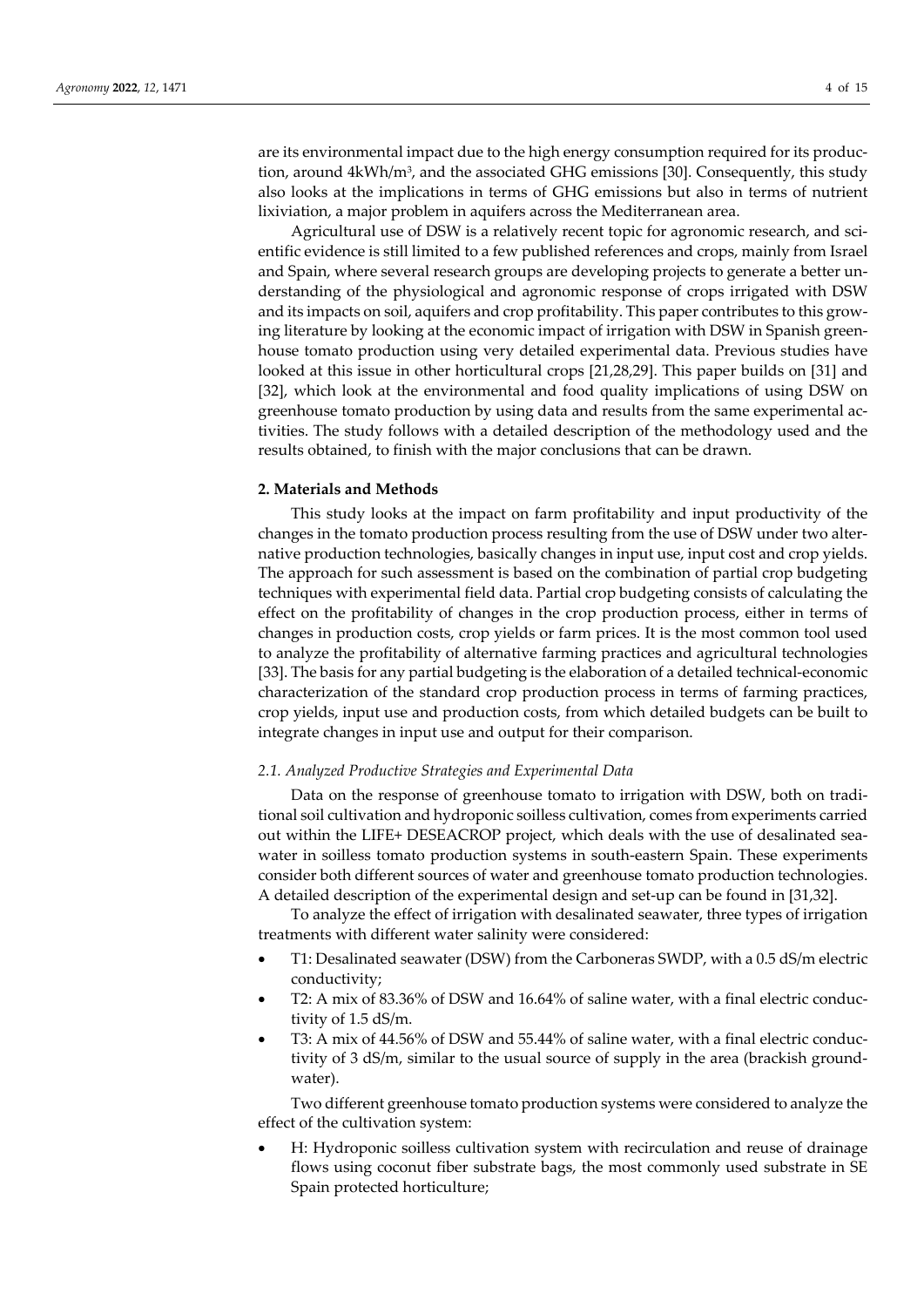S: Traditional soil cultivation using a sanded soil ("enarenado") without the reuse of drainage flows, which percolate to the subsoil. The "enarenado" consists of three layers of clay or gravel, manure and sand that allow cultivating over the commonly very poor soils of the area using low‐quality water.

Experimental plots were set up in a greenhouse located in Retamar (Almería) in SE Spain. The greenhouse is a traditional Almerian-type plastic greenhouse without heating and with automated natural rooftop and lateral ventilation. The experiment consisted of eighteen demonstrative subplots with an area of 80.8 m<sup>2</sup>, each with a plantation density of two plants per m2. The experimental setting consisted of six repetitions per type of wa‐ ter (T1, T2 and T3), three of them for each productive system (H and S) on a random block design. Each repetition included four rows of plants with two additional rows in the bor‐ ders of the repetitions to avoid possible border effects in the measurements. The experiment was carried out between September 2018 and June 2020 and included four sequential short productive cycles (4–5 months long): two autumn–winter cycles of tomato (*Solanum lycopersicum* L. cv. Ramyle) and two spring–summer cycles of tomato (*Solanum lycopersi‐ cum* L. cv. Racymo).

The results presented in this study correspond to the average values for the four tomato experimental production cycles. Crop yield variability has already been analyzed by [32], which concluded that differences in tomato yield across experimental treatments (water source and cultivation system) are statistically significant. Additionally, tomato quality was not considered in the present study, as [31] did not find a statistically significant relationship between tomato quality and the experimental irrigation treatments for any of the production processes considered using data from the same experiment.

#### *2.2. Technical‐Economic Characterization of the Standard Production Processes*

The first step is characterizing the crop production processes, for both production systems, in technical terms. To that end, the productive process is defined on the basis of the natural crop cycle in order to obtain the income and production costs associated with each production activity in a more direct and realistic manner [34]. Moreover, the produc‐ tion cycle/process for each crop would be considered in isolation, even if the farms have more than one crop or production process. Therefore, based on these methodological criteria, the production cycle must be understood as a double process, both agronomic and economic.

The technical characterization of the standard production processes requires collect‐ ing detailed information on all the different farming operations implemented along the temporal sequence of the productive cycle. To that end, the farming operations were organized sequentially, starting right after harvesting of the previous crop cycle and ending in the harvesting of the crop, and per type of farming operation (plowing, irrigation, fer‐ tilization, weed and pest control, pruning, harvesting, etc.). Each farming operation can imply the use of labor and machinery, consumption of water and energy or the use of different materials. Such information is expressed in physical units to characterize output and input use (hours,  $m^3$ , liters, kilograms, etc.).

In this study, the standard technical characterization of both tomato production pro‐ cesses was based on the farming operations performed in the experimental plots, crossvalidated with the relevant literature [7,35–37] and consultation with technical agricul‐ tural experts from the area. Technical data from the experimental plots used in the analy‐ sis include: (1) quantity of tomato production; (2) use of inputs such as fertilizers, pesticides and other agrochemicals, energy and irrigation water (type of input, quantity applied, hours/number of applications); (3) farm machinery used (type of machinery, crop operations, hours of use, fuel consumption, etc.); and (4) labor (crop operations, working hours/days per operation, etc.). Because of the different nature of the two productive systems considered, which involve the traditional soil cultivation ("enarenado") and hydro‐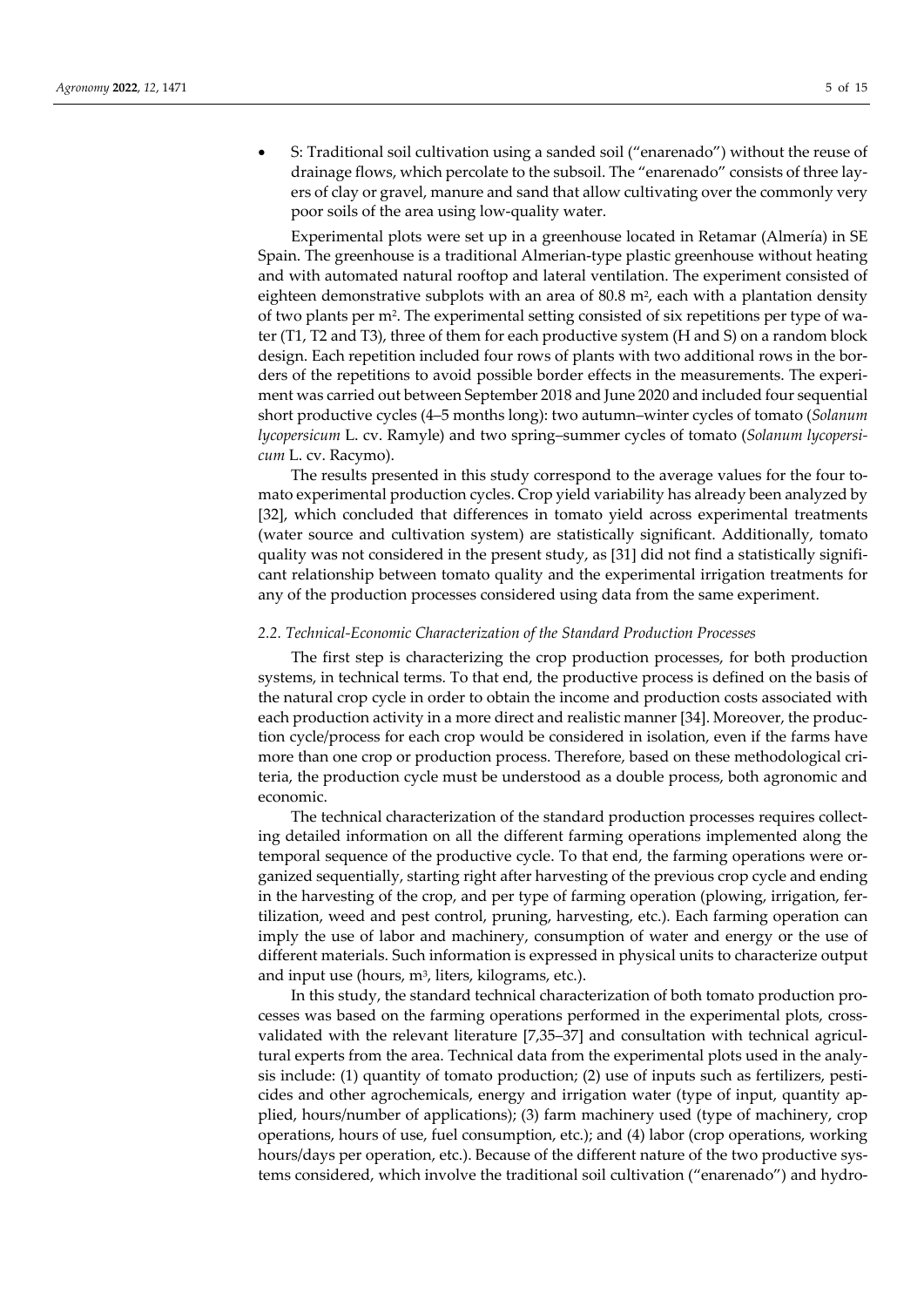ponic substrate cultivation, technical data collection includes both variable inputs (con‐ sumed in each crop cycle) and fixed inputs (used in different crop cycles). This allows both a more accurate assessment of crop profitability for each experimental treatment and the comparison of both cultivation systems.

Next, the economic characterization of the production processes was built to define the standard cost structure and crop budget. The standardization of costs allows the re‐ duction of biases and variabilities resulting from differences in the prices of inputs and eases the analysis of water use and the comparison of the different alternatives analyzed. The standard economic characterization was obtained from the technical characterization using input market prices and average market product prices to allow for the standardization of production costs. Therefore, only technical information was collected from ex‐ perimental plots, while economic information (such as wages, cost of inputs, O&M costs of machinery or irrigation equipment, crop selling price, input prices, labor cost, etc.) were obtained from public statistics and market prices from commercial input suppliers. The definition of the cost structure follows the crop production cost assessment methodology and cost items used by the Spanish Ministry of Agriculture [35], in accordance with stand‐ ards set for the European Farm Accountancy Data Network.

The standard direct cost structure includes the following cost items: raw materials (plants and seeds, fertilizers, plant protection products and herbicides, other materials); irrigation, if applicable (water, energy, maintenance and repair); machinery, if applicable (consumables, such as fuel and lubricants, maintenance and repair, external contracting); labor; other miscellaneous. Similarly, the standard indirect costs structure for each pro‐ ductive system was defined based on the characterization of the productive structure of the standard greenhouse farm in the area of study in terms of equipment and infrastruc‐ tures (greenhouse, cropping system, irrigation systems, etc.).

Direct costs arise from the use of inputs that are used in only one crop cycle. These include tomato seeds and seedling trays, fertilizers, pesticides, irrigation water, electricity, labor, a plastic soil cover for weed control used in traditional soil cultivation, pollinators (*Bombus terrestis*), tutoring ropes and natural predators (*Nesidiocoris tenuis*) for the main tomato pests in the area. Table 1 presents the inventory of the productive inputs used in each crop cycle plus the average crop yields obtained and the environmental impacts considered in the analysis, while Table 2 details the unitary prices of variable inputs. More detail on the data used on crop yields, water use and drainage, fertilizers, manure and pesticide use, substrate materials, etc., and on the environmental impacts considered can be consulted in [32]. Direct costs do not include any machinery item, as machinery is only used in the preparation of traditional sanded soil and substrate and, therefore, is included in the cost of these operations, which, as they concern several years and productive cycles, are accounted for as indirect costs.

Indirect costs arise from the use of productive inputs that are used in more than one crop cycle. In our case, these include the following:

- Common to both cultivation systems: the greenhouse, including both the structure and the plastic cover; the irrigation water reservoir; and the shed for the irrigation system.
- The irrigation system, which is different for the hydroponic (H) and for the tradi‐ tional soil cultivation system (S).
- The sanded soil ("enarenado") in the traditional soil cultivation system (S).
- The substrate in the hydroponic system (H), which includes the substrate sachets and the sachets holders.
- A plastic soil cover for the control of weeds in hydroponic cultivation (H).

The total cost of the equipment and infrastructures considered and their imputation per crop cycle are shown in Table 3. The cost of the traditional sanded soil includes both the cost of materials and the cost of building the "enarenado" structure. However, it does not include the cost of the manure layer because the amortization period is different as it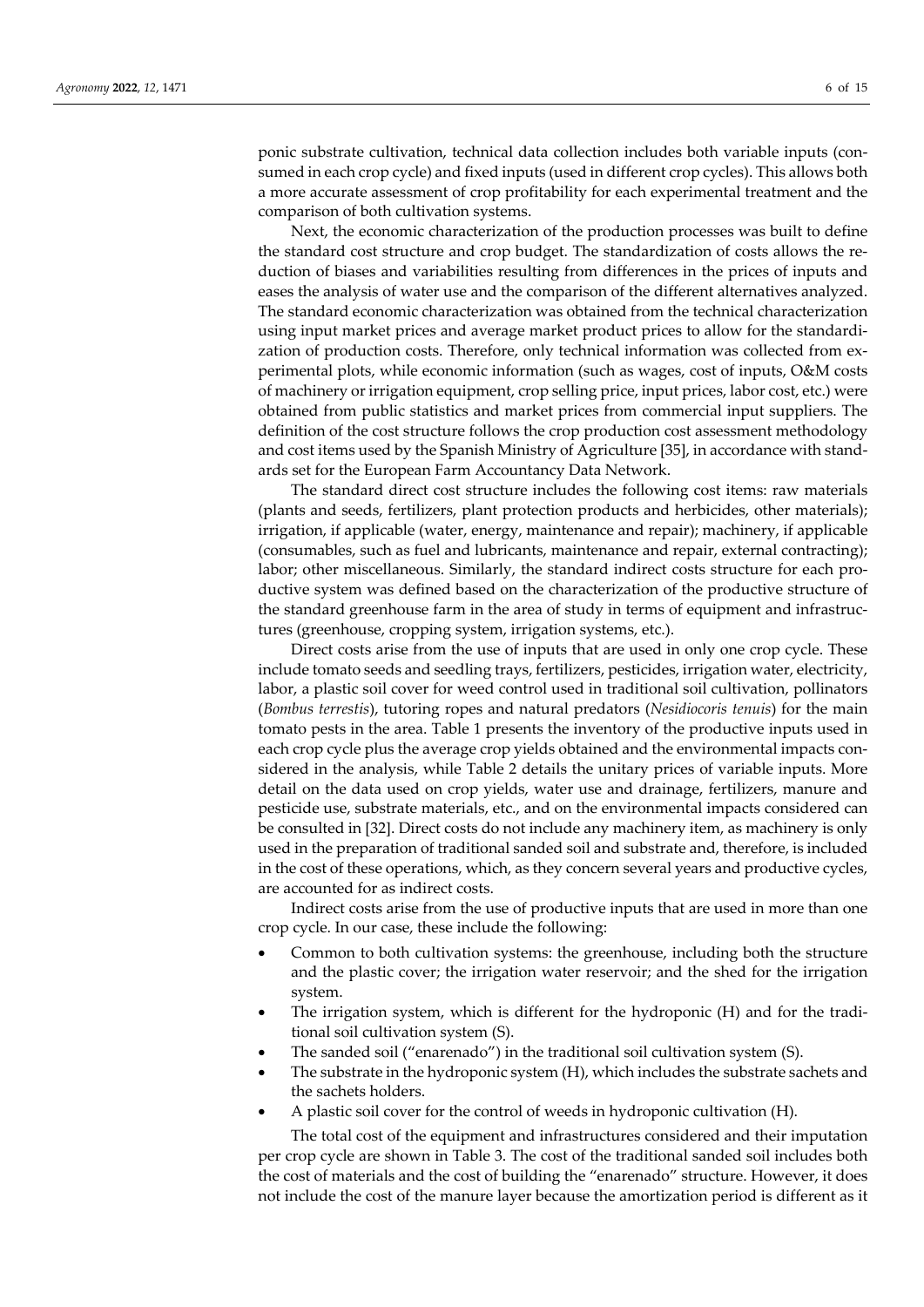is replaced every three years. The cost of the manure layer of the "enarenado" includes both the cost of the manure itself and the cost of substituting it every three years. The cost of the hydroponic substrate corresponds to 4837 sachets of coconut fiber substrate per hectare with a unitary cost of 2.27 EUR/sachet. Sachets are used, on average, for two years. The cost of the base of the hydroponic substrate corresponds to the cost of the substrate holders (4837 units at a unitary price of 1.94 EUR/unit). Last, the cost of the plastic base for weed control used in hydroponic production, which is substituted every two years, corresponds to 680.64 kg of plastic with a unitary price of 2.29 EUR/kg.

|                                                                               | Unit                        |                          |                          | <b>Strategies</b>        |                  |        |                  |  |  |
|-------------------------------------------------------------------------------|-----------------------------|--------------------------|--------------------------|--------------------------|------------------|--------|------------------|--|--|
| Item                                                                          |                             | $H-T1$                   | $H-T2$                   | $H-T3$                   | $S-T1$           | $S-T2$ | $S-T3$           |  |  |
| Seeds                                                                         | packets/ha                  | 21                       | 21                       | 21                       | 21               | 21     | 21               |  |  |
| Seedling trays                                                                | Units/ha                    | 140                      | 140                      | 140                      | 140              | 140    | 140              |  |  |
| Fertilizers:                                                                  |                             |                          |                          |                          |                  |        |                  |  |  |
| Ammonium nitrate                                                              |                             | 69                       | 114                      | 48                       | 45               | 66     | 30               |  |  |
| Potassium nitrate                                                             |                             | 478                      | 1348                     | 1252                     | 319              | 766    | 753              |  |  |
| Calcium nitrate                                                               |                             | 1254                     | 798                      | 628                      | 828              | 514    | 325              |  |  |
| Magnesium nitrate                                                             |                             | 387                      | 109                      | $\Omega$                 | 255              | 82     | $\overline{0}$   |  |  |
| Monopotassium phosphate                                                       | kg/ha                       | 418                      | 289                      | 310                      | 277              | 187    | 201              |  |  |
| Potassium sulphate                                                            |                             | 765                      | 332                      | $\theta$                 | 511              | 252    | $\boldsymbol{0}$ |  |  |
| Nitric acid                                                                   |                             | 129                      | 129                      | 129                      | 129              | 129    | 129              |  |  |
| Phosphoric acid                                                               |                             | $\Omega$                 | 135                      | 249                      | $\boldsymbol{0}$ | 72     | 124              |  |  |
| Aminoacids                                                                    |                             | 0.46                     | 0.46                     | 0.46                     | 0.46             | 0.46   | 0.46             |  |  |
| Others                                                                        |                             | 3.44                     | 3.44                     | 3.44                     | 3.44             | 3.44   | 3.44             |  |  |
| Pesticides:                                                                   |                             |                          |                          |                          |                  |        |                  |  |  |
| Insecticides                                                                  | kg/ha                       | 12.94                    | 12.94                    | 12.94                    | 12.94            | 12.94  | 12.94            |  |  |
| Fungicides                                                                    |                             | 175.83                   | 175.83                   | 175.83                   | 175.83           | 175.83 | 175.83           |  |  |
| Net water used                                                                | $m^3/ha$                    | 2390                     | 2610                     | 2670                     | 1950             | 1950   | 1920             |  |  |
| Reused drainage water                                                         | $m^3/ha$                    | 600                      | 650                      | 670                      |                  |        |                  |  |  |
| Electricity                                                                   | kWh/ha                      | 1948                     | 2115                     | 2175                     | 488              | 488    | 480              |  |  |
| Labor                                                                         | Hours/ha                    | 2260                     | 2211                     | 2119                     | 2155             | 2159   | 2112             |  |  |
| Plastic base for weed control                                                 | Kg                          | $\overline{\phantom{a}}$ | $\overline{\phantom{0}}$ | $\overline{\phantom{a}}$ | 256.46           | 256.46 | 256.46           |  |  |
| Tutoring ropes                                                                | Units                       | 14,511                   | 14,511                   | 14,511                   | 14,511           | 14,511 | 14,511           |  |  |
| Pollinators                                                                   | Box/ha                      | 8                        | 8                        | 8                        | 8                | 8      | 8                |  |  |
| Natural pest predators                                                        | Box/ha                      | 10                       | 10                       | 10                       | 10               | 10     | 120              |  |  |
| Average crop yield                                                            | kg/ha                       | 66,300                   | 59,000                   | 45,400                   | 50,700           | 51,300 | 44,300           |  |  |
| CO <sub>2</sub> net balance                                                   | kg CO2/ha                   | 13.371                   | 13.148                   | 10.232                   | 7.730            | 6.848  | 4.669            |  |  |
| Eutrophication potential                                                      | kg PO <sub>4</sub> 3- eq/ha | 40.39                    | 39.96                    | 35.51                    | 143.50           | 140.32 | 137.39           |  |  |
| Source: Own elaboration with data collected from experimental plots and [32]. |                             |                          |                          |                          |                  |        |                  |  |  |

**Table 1.** Inventory of variable inputs, crop yields and environmental impacts per crop cycle.

**Table 2.** Unitary costs of variable productive inputs.

| <b>Item</b>       | Unit        | <b>Unitary Cost</b> | <b>Source of Data</b> |
|-------------------|-------------|---------------------|-----------------------|
| Seeds             | EUR/packets | 323                 | Market price          |
| Seedling trays    | EUR/tray    | 6.38                | Market price          |
| Fertilizers       |             |                     |                       |
| Ammonium nitrate  |             | 0.438               |                       |
| Potassium nitrate | EUR/kg      | 0.920               | Market price          |
| Calcium nitrate   |             | 0.440               |                       |
| Magnesium nitrate |             | 0.560               |                       |
|                   |             |                     |                       |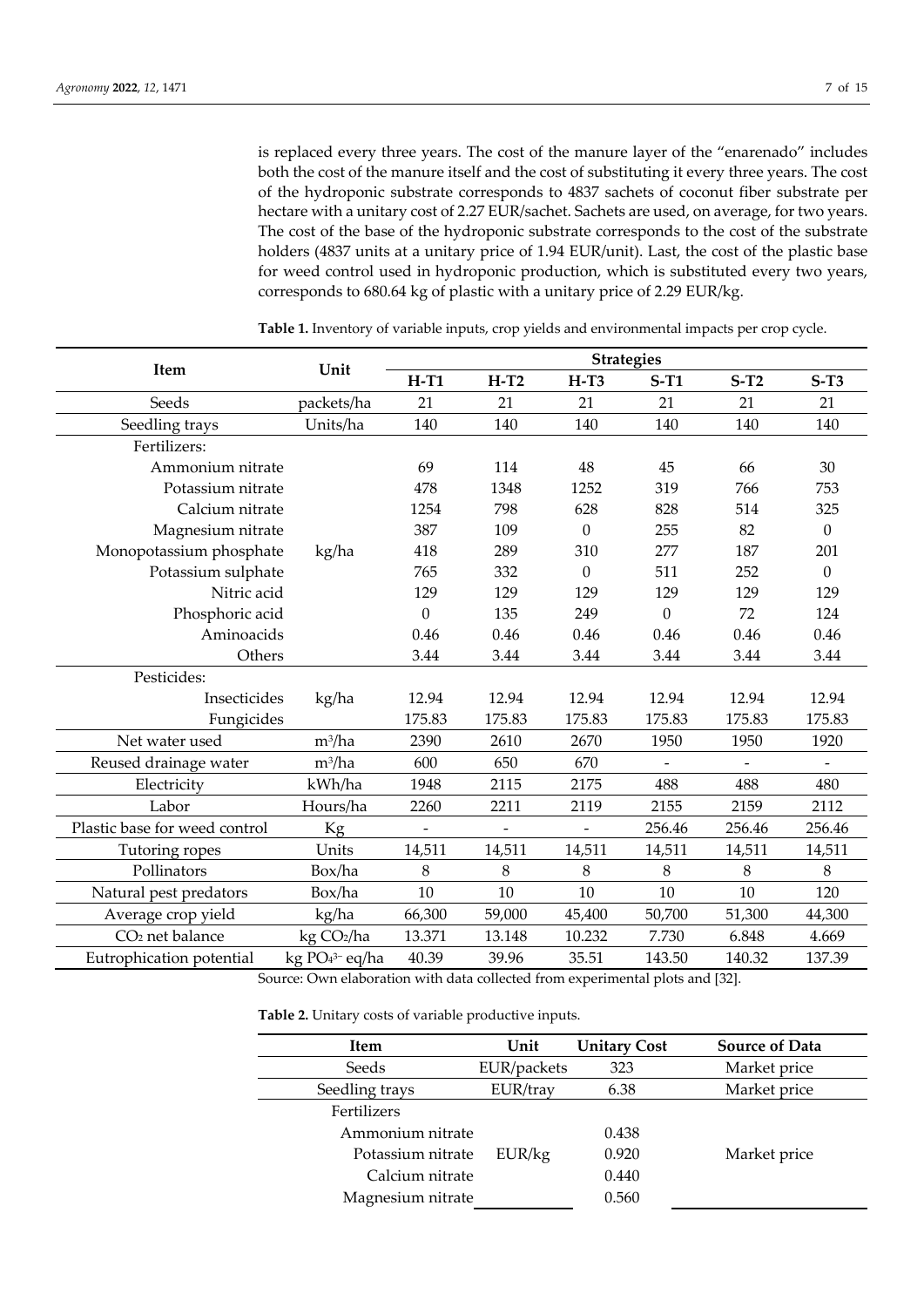| Monopotassium phosphate       |                    | 1.520 |                              |
|-------------------------------|--------------------|-------|------------------------------|
| Potassium sulphate            |                    | 0.820 |                              |
| Nitric acid                   |                    | 0.330 |                              |
| Phosphoric acid               |                    | 0.610 |                              |
| Aminoacids                    |                    | 15.15 |                              |
| Others                        |                    | 3.73  |                              |
| Pesticides                    |                    |       |                              |
| Insecticides                  | EUR/kg             | 71.94 | Market price                 |
| Fungicides                    |                    | 2.37  |                              |
| Irrigation water              |                    |       |                              |
| T1                            | EUR/m <sup>3</sup> | 0.553 | Calculated from the official |
| T <sub>2</sub>                |                    | 0.501 | water tariffs                |
| T <sub>3</sub>                |                    | 0.379 |                              |
| Electricity                   | 0.1127<br>EUR/kWh  |       | Average retail price for     |
|                               |                    |       | Spain in 2020                |
| Labor                         | EUR/h              | 8     | [38]                         |
| Plastic base for weed control | EUR/kg             | 1.81  | Market price                 |
| Tutoring ropes                | EUR/unit           | 0.15  | Market price                 |
| Pollinators                   | EUR/box            | 22.0  | Market price                 |
| Natural pest predators        | EUR/box            | 19.38 | Market price                 |
|                               |                    |       |                              |

Source: Own elaboration.

**Table 3.** Cost of equipment and infrastructures considered in the calculation of indirect costs.

| <b>Item</b>                                     | <b>Total Cost</b><br>(EUR) | Area<br>(ha) | Lifetime<br>(years) | <b>Crop Cycles</b><br>Per Year | Cost Per Cy-<br>cle (EUR/ha) | <b>Source of Data</b> |
|-------------------------------------------------|----------------------------|--------------|---------------------|--------------------------------|------------------------------|-----------------------|
| Greenhouse structure and plastic cover          | 100,000                    |              | 25                  | 2                              | 2000                         | Market price          |
| Irrigation water reservoir                      | 11,200                     |              | 50                  | 2                              | 112                          | Market price          |
| Shed for irrigation system                      | 4259                       |              | 20                  | 2                              | 106                          | Market price          |
| Irrigation system (S)                           | 26,991                     |              | 20                  | 2                              | 675                          | Market price          |
| Irrigation system (H)                           | 51,485                     |              | 20                  | 2                              | 1287                         | Market price          |
| Traditional sanded soil (S)                     | 65,000                     |              | 25                  | $\mathfrak{p}$                 | 1300                         | Market price          |
| Manure soil layer (S)                           | 4522                       |              | 3                   | 2                              | 754                          | Market price          |
| Hydroponic substrate (H)                        | 11,003                     |              | $\mathcal{P}$       | 2                              | 2751                         | Market price          |
| Hydroponic substrate base (H)                   | 9379                       |              | 30                  |                                | 156                          | Market price          |
| Plastic base for weed control (H)               | 1559                       |              | 2                   | $\mathfrak{p}$                 | 390                          | Market price          |
| Insurance                                       | 380                        |              |                     | $\mathfrak{p}$                 | 190                          | [35]                  |
| Maintenance of infrastructures and<br>equipment | 296                        |              |                     | 2                              | 148                          | $[35]$                |
| Land rent                                       | 812                        |              |                     | $\mathfrak{p}$                 | 406                          | [39]                  |

Source: own elaboration based on data from the indicated sources. Values are equal for both soil cultivation (S) and hydroponic cultivation (H) unless otherwise stated.

The standard crop budget includes both costs and revenues. To calculate farm revenue, the market crop price was calculated as the average detrended yearly crop price calculated using data from the official agricultural databases. The results from the experimental plots were integrated into the standard crop budget for each productive process. The different experimental treatments imply changes in farming operations, input use and crop yields (Table 1) that result in changes in production costs and revenues. The integra‐ tion of such changes in the standard crop budget results in a separate cost structure and budget for each experimental treatment.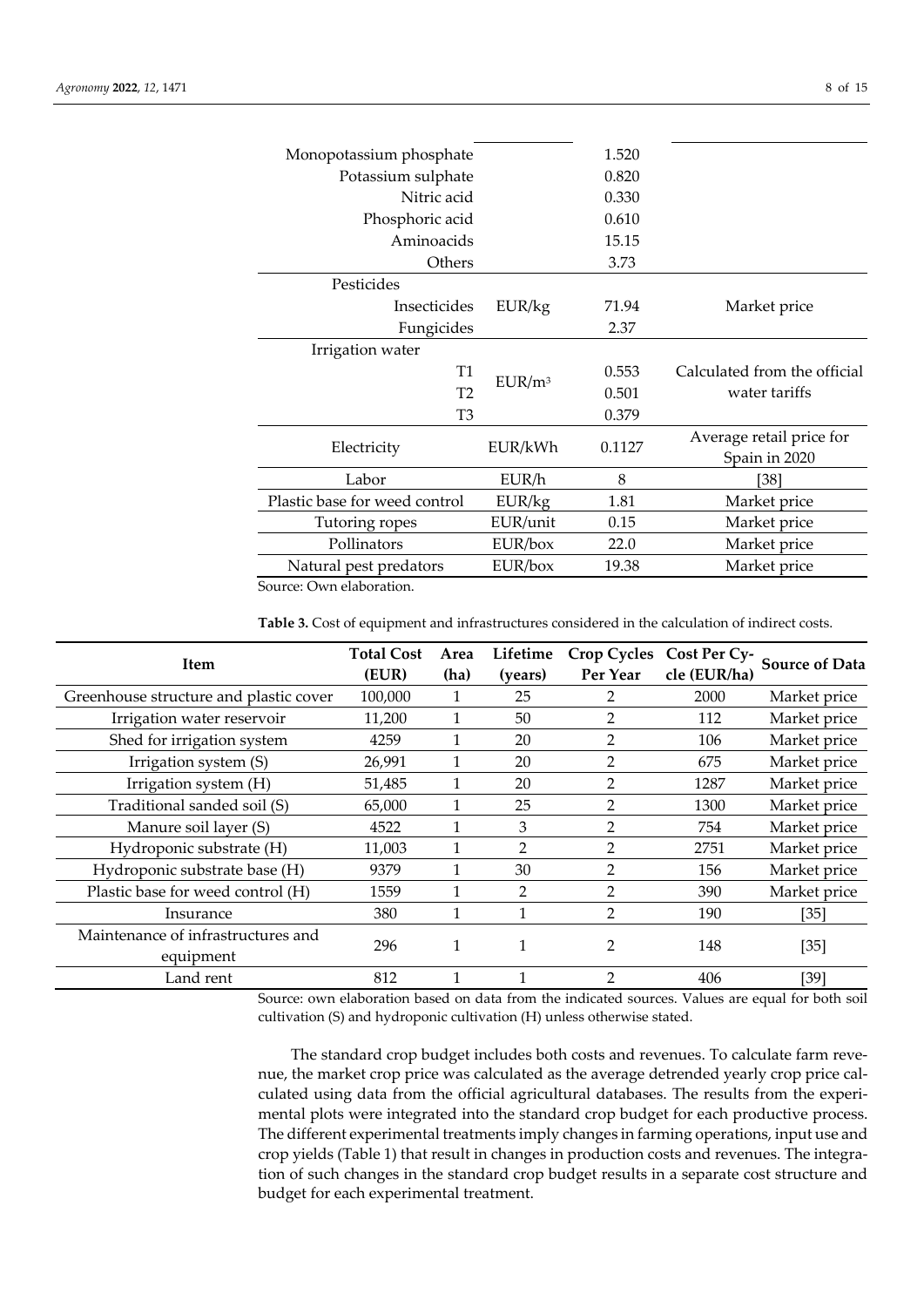### *2.3. Economic Assessment of the Experimental Treatments*

The assessment of the impact of the different experimental treatments on crop profitability and input productivity for each tomato productive system is based on the calculation of several financial and economic indicators from the standard crop budgets built, indicators that are then used to compare the different experimental treatments and pro‐ duction systems. First, cost measures were calculated based on the data collected on the crop's production process, being expressed in average per hectare values and in average unitary values per kilogram of tomato production (Unitary production cost or break‐even price). Second, crop profitability was measured through the farm profit, calculated by subtracting direct costs, assets depreciation and other indirect costs (e.g., the land rent) from farm revenue, following the methodology in [35]. Third, different relevant partial productivity measures were calculated, such as average land productivity (revenue per hectare), average water productivity (revenue per unit of irrigation water), average labor productivity (revenue per unit of labor) and average energy productivity (revenue per unit of energy consumed). Fourth, some indicators, such as labor use per input use (land, water, energy), were calculated to account for the social profitability of the resources used in tomato production.

Last, in addition to assessing the impact of the analyzed productive strategies in terms of crop profitability and partial input productivity, the environmental implications of the different production processes and experimental treatments were also analyzed. More specifically, we look at the environmental impact in terms of the balance of  $CO<sub>2</sub>$ emissions and the eutrophication potential, which are identified, together with water use, as the most relevant environmental issues related to seawater desalinization and intensive horticultural production. In this sense, partial productivity and labor use measures per unit of CO2 emissions and per unit of eutrophication potential were calculated. Both CO2 emissions and eutrophication potential for each water source and productive system are those calculated by [32] and are shown in Table 1. The balance of  $CO<sub>2</sub>$  emissions is measured in kilograms of CO2. Eutrophication potential is measured as kilograms of equivalent phosphate anion (kg PO43‐eq), and its main contributors are ammonia, nitrogen oxides, nitrate and chemical oxygen demand.

All the indicators calculated were used to assess the social and economic implications of the use of DSW for tomato cultivation under both traditional soil and hydroponic pro‐ duction, alternatives that, as commented, also have environmental implications. For ex‐ ample, greater productivity of water or higher use of labor per kg of CO2 emitted imply a more efficient use of scarce resources.

## **3. Results and Discussion**

The average **crop yields** in Table 1 show a positive impact of both water quality and of the use of soilless productive systems. The reduced conductivity of water increases av‐ erage crop yields by 15% in traditional sanded soil and by 46% in soilless cultivation with respect to using the worst-quality water. This is consistent with [40], who obtained a 44% yield increase in greenhouse tomato when using DSW against using brackish groundwater. The differences in the average crop yields between T3 and T2 are significant, while the difference between T2 and T1 is smaller (but statistically significant, as shown by [32]). In the case of traditional soil production, the average crop yield is slightly greater for T2 than for T3. It must be noted that the increase in average crop yield when irrigating with less saline water is significantly greater for soilless production with the recirculation of drain‐ age flows (H) than with traditional sanded soil cultivation (S). The greater difference in crop yields between T2 and T3 for soilless cultivation (H) with respect to soil cultivation (S) can be explained by the different nature of both cultivation technologies. Traditional soil production systems in the area were developed to accommodate poor soils and bad quality water, therefore, the use of soilless cultivation barely increases crop yields if saline water is used.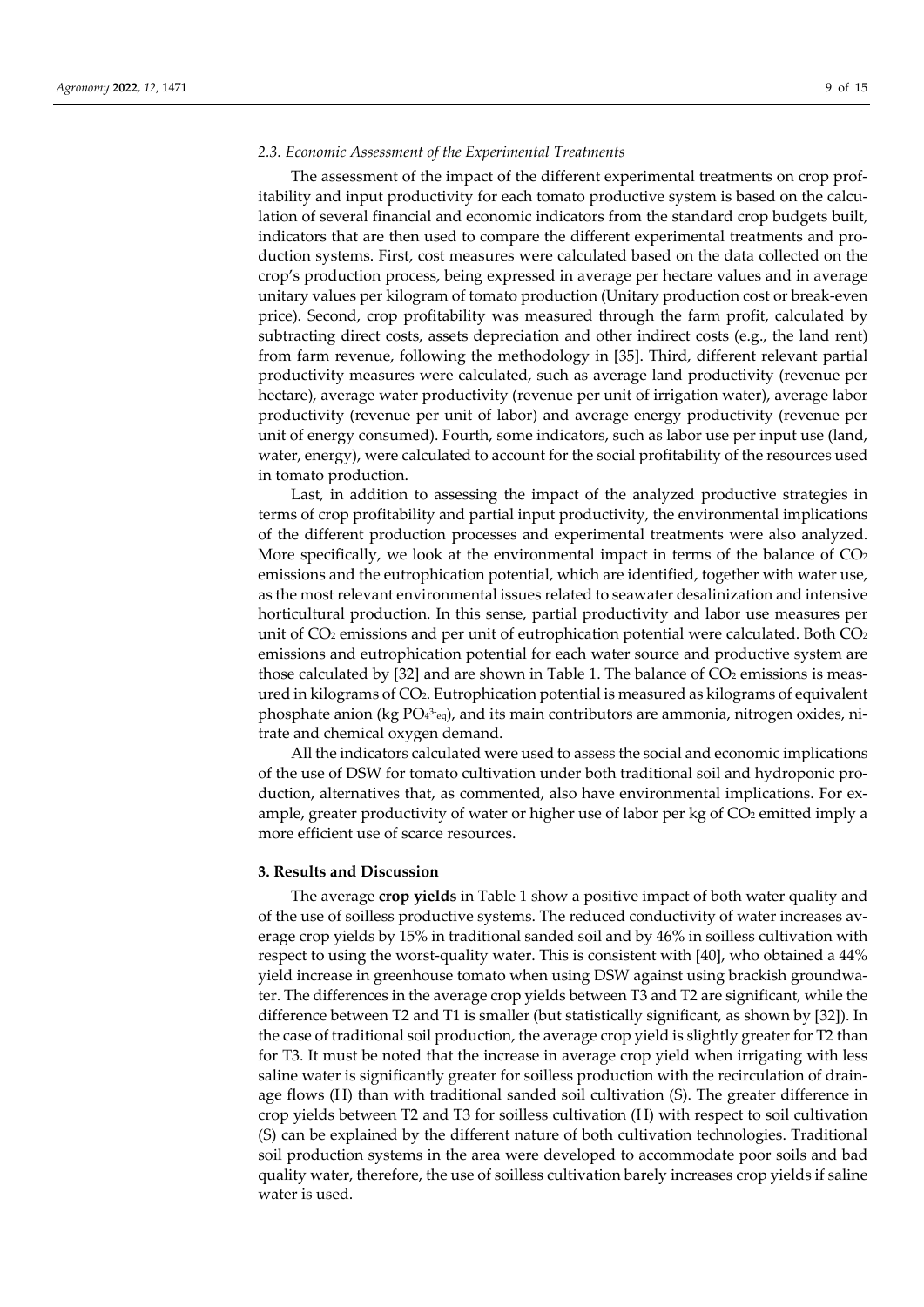*Table 4* summarizes the average cost structure calculated for each experimental treat‐ ment and presents profitability indicators, while *Table 5* summarizes all the productivity and social indicators calculated. Both direct and indirect **production costs** are greater for soilless cultivation (H) than for traditional soil cultivation (S), as shown in *Table 4*, while only direct costs increase with the use of DSW (T1  $>$  T2 $>$  T3). Differences in direct costs are explained by the higher cost of DSW, the higher water, energy and fertilizer consumption of soilless production (H) and the harvesting cost that depends on crop yield. The soilless production system has the advantage of avoiding the percolation of nutrients to the soil, as drainage is recirculated, but at the same time consumes more water, fertilizers and energy. On the other hand, soilless production also increases crop yield. Differences in indirect costs are explained by the amortization cost of the substrate and the water recirculation system. Because of the above, unitary production costs per kilogram are lower for soilless production (H) in T1 and T2, while they are greater for more saline water (T3) because of the lower yields obtained (*Table 4*).

Looking at the cost of fertilization, a major concern when irrigating with DSW, it can be seen that reprogramming fertigation because of the nutritional deficiencies of DSW increases fertilization costs (T1 > T2 > T3). Fertilization costs increase when using DSW by  $20\%$  for soilless cultivation (H) and by 33% for traditional soil cultivation (S). These figures are greater than those in [28], which obtained fertilization cost increases of 10% in openair lettuce and 6% in hydroponically grown greenhouse lettuce, but in a similar range to those evidenced in [29], which estimated fertilization cost increases of 15% in lettuce, both hydroponically and in soil, 12% in soil‐grown sweet pepper and 22% in hydroponically grown sweet pepper.

With respect to **profitability**, *Table* 4 shows that per-hectare farm profit increases significantly with water quality in the case of soilless production  $(T1 > T2 > T3)$  but not in the case of traditional soil cultivation, where profit increases from T3 to T2 but not from T2 to T1. The comparison between soilless (H) and soil cultivation (S) shows that farm profit is greater for soilless cultivation for better quality water (T1 and T2) but not for lower-quality water (T3), where the opposite occurs because the small impact that improving water quality has on crop yields for soilless production does not compensate the greater pro‐ duction costs. Additionally, it can be seen that differences in farm profit between soilless and soil production are greater for T1 than for T2 and T3. Again, this result shows that the benefits of DSW in terms of improved water quality are greater in soilless production but also that the benefits of hydroponic production with respect to traditional sanded soil cul‐ tivation require high‐quality water to be reached.

It is difficult to frame these results within previous studies (e.g., [28,29]), as these authors compare the use of DSW with fair‐quality surface resources and do not consider the effect on crop yields of improving water quality. However, our results are consistent with previous findings in terms of the increased cost of fertilization and water use when using increasing proportions of DSW, both impacts being greater in hydroponic produc‐ tion systems.

Looking at **partial productivity** measures, *Table 5* first shows that partial input productivities increase with water quality for soilless production  $(T1 > T2 > T3)$  but not for traditional soil cultivation, where productivities increase from T3 to T2 but not from T2 to T1. Second, comparing productive systems, it can be seen that both land and labor productivity are greater for soilless production  $(H > S)$  for all water qualities. However, differences between soilless production and traditional soil production for low‐quality water (T3) are small because of the above-mentioned similar crop yields. On the contrary, both water and energy productivities are greater for traditional soil production for T2 and T3 because of the greater water and energy requirements of soilless production. Only in the case of T1 does the increase in crop yields provided by hydroponic production compensate for the associated increase in water consumption and, therefore, water productivity for H surpasses that for S.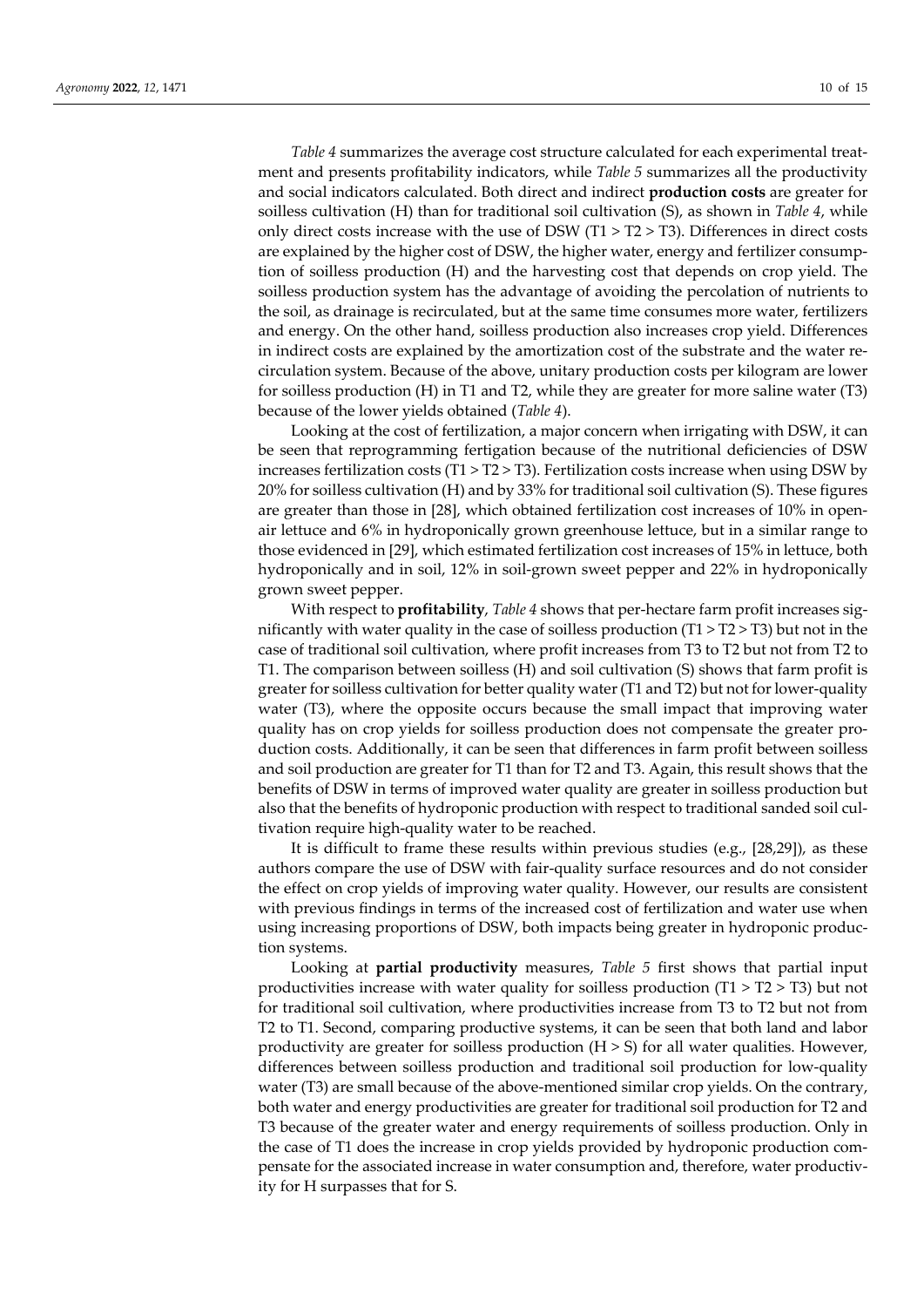|                                                        | <b>Strategies</b> |        |         |        |        |        |
|--------------------------------------------------------|-------------------|--------|---------|--------|--------|--------|
|                                                        | $H-T1$            | $H-T2$ | $H-T3$  | $S-T1$ | $S-T2$ | $S-T3$ |
| Seeds                                                  | 7672              | 7672   | 7672    | 7672   | 7672   | 7672   |
| Fertilizers                                            | 2563              | 2558   | 2134    | 1723   | 1603   | 1292   |
| Pesticides and herbicides                              | 1348              | 1348   | 1348    | 1348   | 1348   | 1348   |
| Other materials                                        | 2540              | 2540   | 2540    | 3004   | 3004   | 3004   |
| Raw materials (subtotal)                               | 14,123            | 14,118 | 13,694  | 13,747 | 13,627 | 13,316 |
| Cost of water                                          | 1322              | 1307   | 1013    | 1078   | 977    | 729    |
| Cost of energy for irrigation                          | 219               | 238    | 245     | 55     | 55     | 54     |
| Maintenance                                            | 580               | 580    | 580     | 200    | 200    | 200    |
| Irrigation (subtotal)                                  | 2121              | 2126   | 1838    | 1333   | 1232   | 983    |
| Labor                                                  | 18,080            | 17,687 | 16,954  | 17,241 | 17,272 | 16,895 |
| <b>DIRECT COSTS</b>                                    | 34,324            | 33,931 | 32,486  | 32,321 | 32,131 | 31,194 |
| Depreciations                                          | 6802              | 6802   | 6802    | 4947   | 4947   | 4947   |
| Other indirect costs                                   | 743               | 743    | 743     | 743    | 743    | 743    |
| <b>INDIRECT COSTS</b>                                  | 7546              | 7546   | 7546    | 5690   | 5690   | 5690   |
| <b>TOTAL COSTS</b>                                     | 41,869            | 41,477 | 40,032  | 38,011 | 37,822 | 36,884 |
| <b>REVENUE</b>                                         | 55,029            | 48,970 | 37,682  | 42,081 | 42,579 | 36,769 |
| <b>PROFIT</b>                                          | 13,160            | 7493   | $-2350$ | 4070   | 4757   | $-115$ |
| Unitary production cost<br>(break-even price) (EUR/kg) | 0.632             | 0703   | 0.882   | 0.750  | 0.737  | 0.833  |

**Table 4.** Production cost structure and crop profitability for the different strategies (euros/ha).

Source: own elaboration. Data in euros per hectare unless otherwise stated.

**Table 5.** Average values of productivity measures and social indicators for the different strategies.

| <b>Item</b>    |                                                     | <b>Strategies</b> |        |        |        |        |        |
|----------------|-----------------------------------------------------|-------------------|--------|--------|--------|--------|--------|
|                | Indicator                                           | $H-T1$            | $H-T2$ | $H-T3$ | $S-T1$ | $S-T2$ | $S-T3$ |
|                | Land productivity (EUR/ha)                          | 55,029            | 48,970 | 37,682 | 42,081 | 42,579 | 36,769 |
|                | Water productivity (EUR/m <sup>3</sup> )            | 23.02             | 18.76  | 14.11  | 21.58  | 21.84  | 19.15  |
| S              | Labor productivity (EUR/day)                        | 182.62            | 166.12 | 133.36 | 146.45 | 147.91 | 130.58 |
|                | Energy productivity (EUR/kWh)                       | 27.69             | 22.69  | 16.98  | 84.60  | 85.60  | 75.08  |
|                | Productivity per kg of $CO_{2 \text{ eq}}$ (EUR/kg) | 4.12              | 3.72   | 3.68   | 5.44   | 6.22   | 7.88   |
|                | Productivity per $kg$ of $PO43-$ equivalent         | 1362<br>1226      | 1061   | 293    | 303    | 268    |        |
|                | $(EUR/kg PO43-eq)$                                  |                   |        |        |        |        |        |
|                | Labor use per hectare (days/ha)                     | 301               | 295    | 283    | 287    | 288    | 282    |
|                | Labor use per $m^3$ of water (days/ $m^3$ )         | 0.1261            | 0.1129 | 0.1058 | 0.1474 | 0.1476 | 0.1467 |
| Social indica- | Labor use per kWh (days/kWh)                        | 0.1516            | 0.1366 | 0.1273 | 0.5777 | 0.5788 | 0.5750 |
| tors           | Labor use per $kg$ of $CO2$ (days/ $kg$ )           | 0.0225            | 0.0224 | 0.0276 | 0.0372 | 0.0420 | 0.0603 |
|                | Labor use per kg of PO <sub>43</sub> - equivalent   | 7.46              | 7.38   | 7.96   | 2.00   | 2.05   | 2.05   |
|                | (days/kg)                                           |                   |        |        |        |        |        |

Source: own elaboration.

Turning to the social indicators that look at labor demand per unit of the different inputs, Table 5 shows that the improvement of water quality through the use of DSW and the use of soilless productive systems with drainage recirculation results in a slight increase in labor use per hectare, but with very small differences for the different water sources (T1, T2 and T3). On the contrary, the more intensive use of water and energy in soilless cropping systems (H) reduces labor use per  $m<sup>3</sup>$  and per kWh with respect to soil cultivation (S). Labor use per unit of water and energy consumption increase with water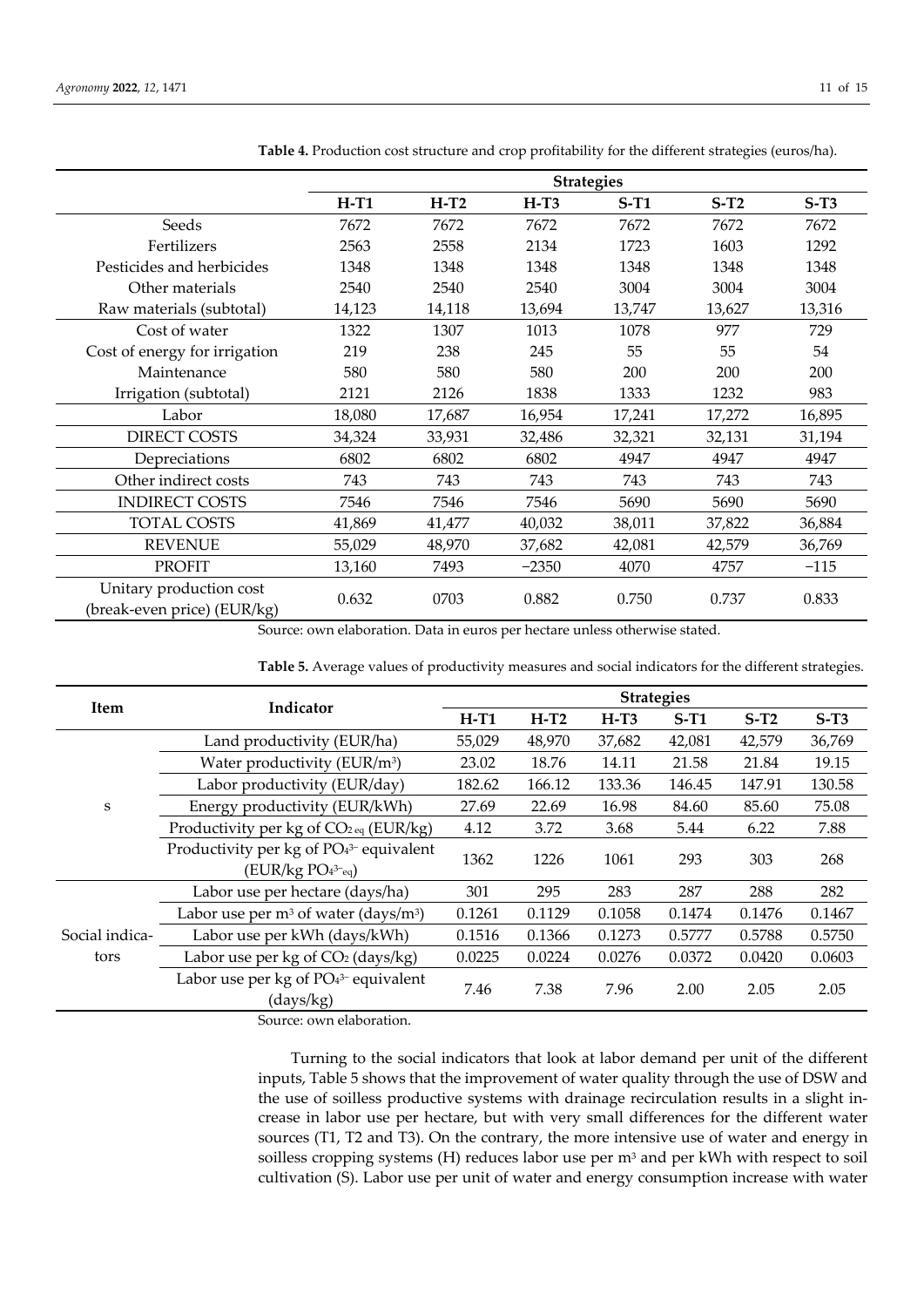quality for soilless cultivation (H) but barely has an impact for conventional soil cultiva‐ tion (S).

Moving to the environmental impact in terms of GHG emissions, because of the greater energy, water and fertilizer consumption of soilless production (H), the associated CO2 emissions balance is greater than for traditional soil cultivation (S) (Table 1). This causes both the productivity per kg of  $CO<sub>2</sub>$  and the demand for labor per kg of  $CO<sub>2</sub>$  to be significantly lower for soilless production than for conventional soil cultivation (Table 5). Likewise, the  $CO<sub>2</sub>$  emissions balance increases with the use of DSW for both productive systems (Table 1). However, the productivity per  $kg$  of  $CO<sub>2</sub>$  increases with water quality in soilless production (H), despite the increasing use of more energy-demanding and  $CO<sub>2</sub>$ emitting DSW, because of the increases in crop yield that the use of better-quality water allows (Table 5). Regarding labor demand per kg of  $CO<sub>2</sub>$ , it is barely affected by the use of DSW. In the case of traditional soil production (S), both the productivity per kg of  $CO<sub>2</sub>$ and labor use per kg of  $CO<sub>2</sub>$  sharply decreases with water quality because the resulting increases in crop yields and labor requirements do not compensate for the increase in  $CO<sub>2</sub>$ emissions that the increasing use of DSW causes.

Last, the reduced lixiviation and associated eutrophication potential that soilless cropping systems allow for (Table 1) results in significantly higher productivities and la‐ bor use per kg of equivalent phosphate anion with respect to traditional soil production (Table 5). The impact of the use of DSW on the eutrophication potential is relatively lim‐ ited (caused by the higher fertilization needs) and, because of its positive effect on crop yields, the productivity per kg of equivalent phosphate anion slightly increases with the use of DSW, i.e., with water quality, for both soil and soilless production. However, the differences between T2 and T3 are not significant.

#### **4. Conclusions**

The Spanish national water authorities have made a clear commitment to desalina‐ tion as a reliable source of resources for the continuity of irrigation in south‐eastern Spain, where conventional water resources are already compromised. This commitment is ma terialized in investments to increase the production of DSW and interconnect infrastruc‐ tures for its distribution. In addition to being a new source of water supply, DSW may, in some areas, reduce water salinity and increase crop yields. However, its higher cost and the need for more specialized and expensive fertilization to cover nutritional deficiencies increase production costs and thus impact farm profitability. In that sense, this study has assessed the economic impact of the use of desalinated seawater (DSW) for tomato pro‐ duction in soilless greenhouse cropping systems of the Almería province, based on the results of the LIFE DESEACROP Project experimental activities, and comparing the use of different water sources in both traditional soil and soilless protected agricultural produc‐ tion systems.

Our results first show that the use of DSW increases tomato production costs but also crop yields, as water salinity gets reduced, resulting in higher crop profitability. Using only DSW for tomato production increases fertilization costs by 20% in soilless systems and by 34% in soil cultivation, and water costs by 30% in soilless systems and by 48% in traditional soil cultivation. This results in an increase in production costs of 5% in soilless cultivations and 3% in soil cultivation, increases that are smaller when DSW in blended with saline groundwater. Despite this, the use of DSW in tomato production in the area is profitable. Additionally, all input productivities increase with the use of better‐quality water.

Secondly, regarding the effect of the cultivation system, soilless cropping systems are more intensive in terms of input use, especially water, energy and fertilizers, which results in higher production costs that, in this specific case, are compensated by higher crop yields and higher crop profitability. However, crop profitability when more saline water is used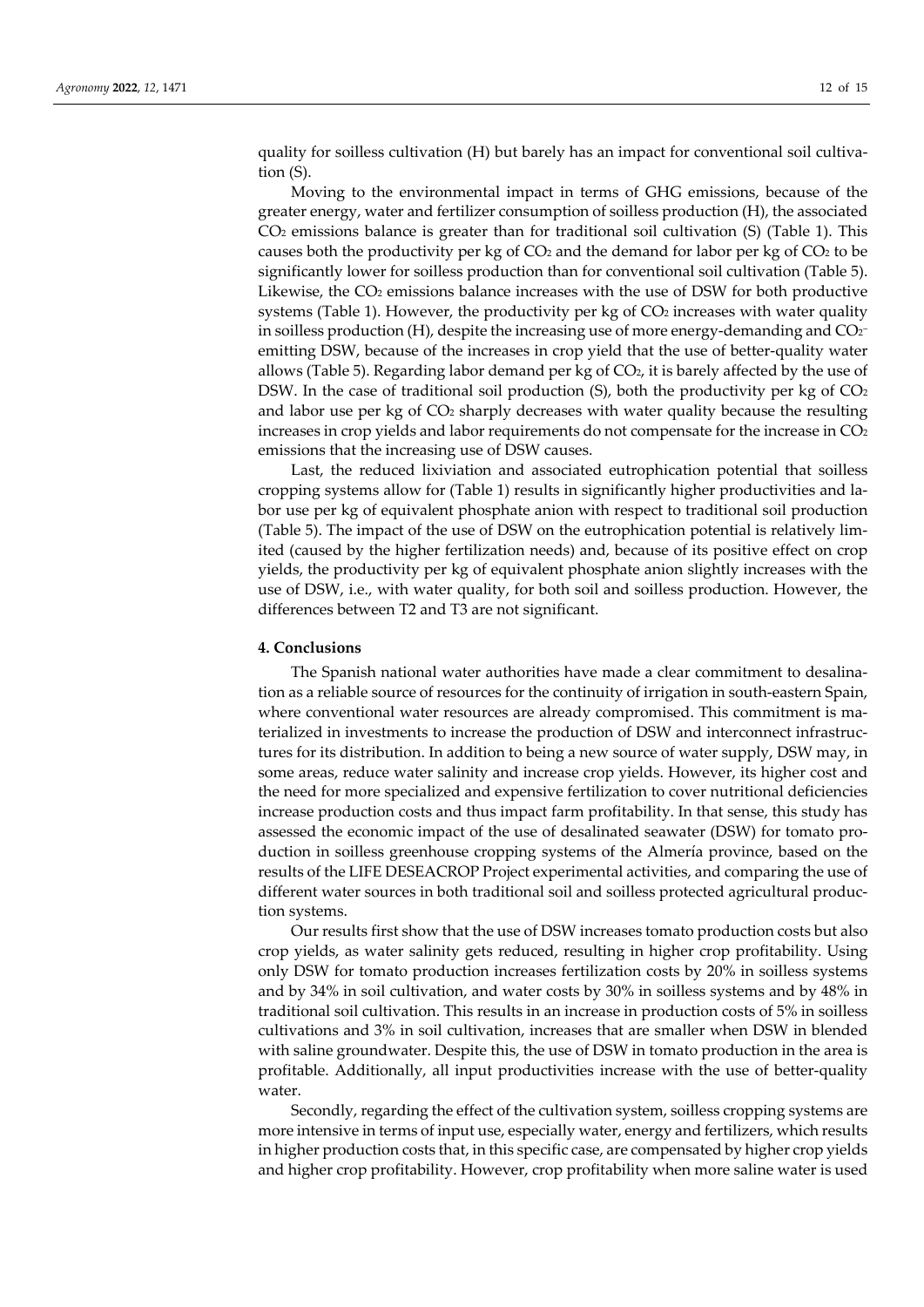is greater for the traditional soil production system. Additionally, the use of soilless production systems increases land and labor productivity with respect to traditional soil systems but results in lower productivity of water and energy.

In sum, both the use of DSW and soilless production systems would increase the profitability of protected tomato production in SE Spain. However, the materialization of the potential benefits of soilless production requires the use of better-quality water resources. In the study area, where available natural water resources are highly saline, improving irrigation water quality implies using DSW. Otherwise, the traditional soil production system, which is better adapted to poor soils and low‐quality water, would be more profitable.

However, from the societal perspective, the advantages of irrigating with DSW are more ambiguous. The use of DSW improves input productivity, and thus resource use efficiency and the demand for labor, but significantly increases  $CO<sub>2</sub>$  emissions. However, despite this, the productivity of  $CO<sub>2</sub>$  emissions increases with water quality for soilless production but conversely decreases for traditional soil production, as the increase in to‐ mato production is not compensated by the increase in CO<sub>2</sub> emissions. The use of DSW also increases nutrient lixiviation due to the higher fertilization needs. However, because of its positive effect on crop yields, productivity per kg of equivalent phosphate anion slightly increases with the use of DSW for both productive systems.

Our results suggest that the benefits, both private and social, of using DSW for irri‐ gation are linked to an improvement in the quality of water resources that might improve crop yields. The deficient quality of water resources in the area of study results in significant increases in crop yield when better quality water (i.e., DSW) is used. In other areas without this positive effect, the use of DSW would definitively increase production costs; the cheaper conventional water resources are, the more the increase. In general, only highvalue, intensive fruit and vegetable crops could withstand the increased costs of irrigating with DSW, which would be unbearable for other crops, which makes integrated management of DSW with other sources of supply necessary in order to maintain their economic viability.

A similar conflict arises with the use of hydroponic systems. If conventional water resources available present a high electrical conductivity, soilless systems seem to take greater advantage of the water quality improvement that DSW provides than conven‐ tional soil systems and, in any case, soilless systems increase farm profitability and labor demand. However, in environmental terms, they drastically reduce lixiviation, and thus soil and water pollution, but at the cost of increasing the use of very limiting productive resources (water and energy) and CO<sub>2</sub> emissions.

To finish, we highlight that this study has presented results based, as other previous studies in other areas and crops, on experimental activities on the use of DSW for irrigation. As a relatively novel issue, there are few but increasing experimental studies on the issue. However, we think that in order to allow for more complete economic assessments, there is a need for more research on the modeling of root water uptake and plant transpi‐ ration and on the optimization of water consumption when irrigating with DSW.

**Author Contributions:** Conceptualization, D.M.‐G. and J.C.; methodology, D.M.‐G. and J.C.; inves‐ tigation, D.M.‐G. and P.M.‐M.; data curation, D.M.‐G. and P.M.‐M.; formal analysis, D.M.‐G. and J.C.; writing—original draft preparation, D.M.‐G., P.M.‐M. and J.C.; writing—review and editing, J.C.; visualization, J.C. All authors have read and agreed to the published version of the manuscript.

**Funding:** This research was funded by the European Union through the LIFE+ DESEACROP pro‐ ject, grant number LIFE16 ENV/ES/000341.

**Institutional Review Board Statement:** Not applicable.

**Informed Consent Statement:** Not applicable.

**Data Availability Statement:** Not applicable.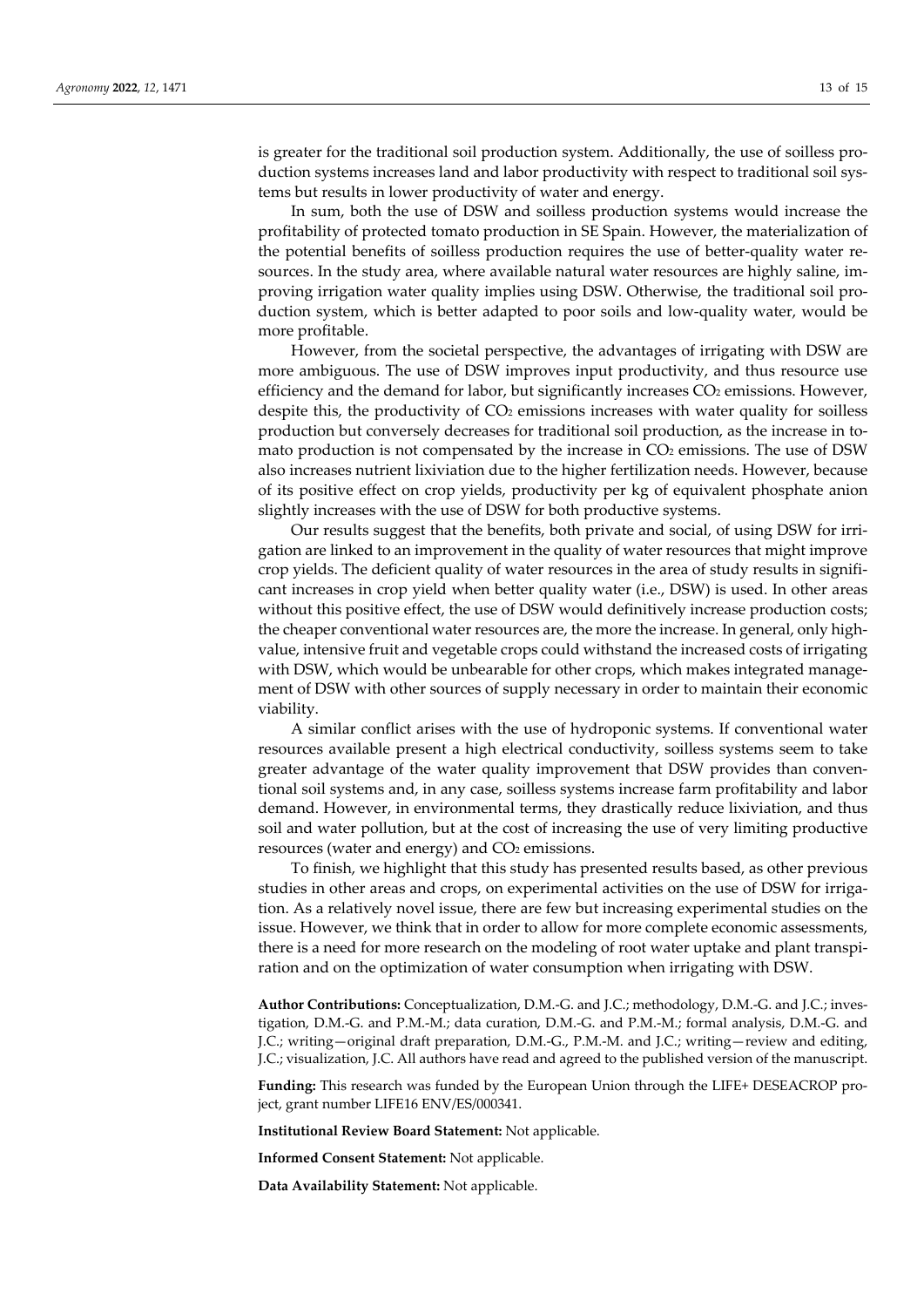**Conflicts of Interest:** The funders had no role in the design of the study; in the collection, analyses, or interpretation of data; in the writing of the manuscript, or in the decision to publish the results.

## **References**

- 1. Urquijo, J.; de Stefano, L. Perception of Drought and Local Responses by Farmers: A Perspective from the Jucar River Basin, Spain. *Water Resour. Manag.* **2016**, *30*, 577–591. https://doi.org/10.1007/s11269‐015‐1178‐5.
- 2. Soto‐García, M.; Martínez‐Alvarez, V.; García‐Bastida, P.A.; Alcon, F.; Martin‐Gorriz, B. Effect of Water Scarcity and Modernisation on the Performance of Irrigation Districts in South‐Eastern Spain. *Agric. Water Manag.* **2013**, *124*, 11–19. https://doi.org/10.1016/j.agwat.2013.03.019.
- 3. Berbel, J.; Gutierrez‐Martín, C. *Efectos de La Modernización de Regadíos En España*; Berbel, J., Gutierrez‐Martín, C., Eds.; Cajamar Caja Rural: Almería, Spain, 2017; ISBN 978‐84‐95531‐83‐4.
- 4. Calatrava, J.; Gómez‐Limón, J.A. Mercados de Agua y Eficiencia Económica. In *Los mercados de agua en España: Presente y perspectivas*; Gómez‐Limón, J.A., Calatrava, J., Eds.; Cajamar Caja Rural: Almería, Spain, 2016; pp. 125–155. ISBN 9788495531735.
- 5. CHJ *Plan Hidrológico de La Demarcación Hidrográfica Del Júcar. Ciclo de Planificación Hidrológica 2015–2021*; Confederación Hidrográfica del Júcar: Valencia, Spain, 2015.
- 6. CHS *Plan Hidrológico de La Cuenca Del Segura 2015–2021*; Confederación Hidrográfica del Segura: Murcia, Spain, 2015.
- 7. Valera‐Martínez, D.L.; Belmonte‐Ureña, L.J.; Molina‐Aiz, F.D.; López‐Martínez, A. *Greenhouse Agriculture in Almería. A Comprehensive Techno‐Economic Analysis*; Cajamar Caja Rural: Almería, Spain, 2016; ISBN 978‐84‐955531‐75‐9.
- 8. Martínez-Alvarez, V.; González-Ortega, M.J.; Martin-Gorriz, B.; Soto-García, M.; Maestre-Valero, J.F. The Use of Desalinated Seawater for Crop Irrigation in the Segura River Basin (South‐Eastern Spain). *Desalination* **2017**, *422*, 153–164. https://doi.org/10.1016/j.desal.2017.08.022.
- 9. Melgarejo-Moreno, J.; López-Ortiz, M.I.; Fernández-Aracil, P. Water Distribution Management in South-East Spain: A Guaranteed System in a Context of Scarce Resources. *Sci. Total Environ.* **2019**, *648*, 1384–1393. https://doi.org/10.1016/j.scitotenv.2018.08.263.
- 10. CEDEX. *Evaluación Del Cambio Climático En Los Recursos Hídricos En Régimen Natural En España*; Centro de Estudios y Experimentación de Obras Públicas: Madrid, Spain, 2012;.
- 11. Fereres, E.; Soriano, M.A. Deficit Irrigation for Reducing Agricultural Water Use. *J. Exp. Bot.* **2007**, *58*, 147–159. https://doi.org/10.1093/jxb/erl165.
- 12. Ruiz‐Sanchez, M.; Domingo, R.; Castel, J. Review. Deficit Irrigation in Fruit Trees and Vines in Spain. *Spanish J. Agric. Res.* **2010**, *8*, S5–S20.
- 13. Galindo, A.; Collado‐González, J.; Griñán, I.; Corell, M.; Centeno, A.; Martín‐Palomo, M.J.; Girón, I.F.; Rodríguez, P.; Cruz, Z.N.; Memmi, H.; et al. Deficit Irrigation and Emerging Fruit Crops as a Strategy to Save Water in Mediterranean Semiarid Agrosystems. *Agric. Water Manag.* **2018**, *202*, 311–324. https://doi.org/10.1016/j.agwat.2017.08.015.
- 14. Senent-Aparicio, J.; López-Ballesteros, A.; Cabezas, F.; Pérez-Sánchez, J.; Molina-Navarro, E. A Modelling Approach to Forecast the Effect of Climate Change on the Tagus‐Segura Interbasin Water Transfer. *Water Resour. Manag.* **2021**, *35*, 3791–3808. https://doi.org/10.1007/s11269‐021‐02919‐y.
- 15. Downward, S.R.; Taylor, R. An Assessment of Spain's Programa AGUA and Its Implications for Sustainable Water Management in the Province of Almería, Southeast Spain. *J. Environ. Manag.* **2007**, *82*, 277–289. https://doi.org/10.1016/j.jenvman.2005.12.015.
- 16. Martínez‐Alvarez, V.; Maestre‐Valero, J.F.; González‐Ortega, M.J.; Gallego‐Elvira, B.; Martin‐Gorriz, B. Characterization of the Agricultural Supply of Desalinated Seawater in Southeastern Spain. *Water* **2019**, *11*, 1233. https://doi.org/10.3390/w11061233.
- 17. Rey, D.; Garrido, A.; Calatrava, J. An Innovative Option Contract for Allocating Water in Inter‐Basin Transfers: The Case of the Tagus‐Segura Transfer in Spain. *Water Resour. Manag.* **2016**, *30*, 1165–1182. https://doi.org/10.1007/s11269‐015‐1219‐0.
- 18. Martínez‐Granados, D.; Calatrava, J. The Role of Desalinisation to Address Aquifer Overdraft in SE Spain. *J. Environ. Manage.* **2014**, *144*, 247–257. https://doi.org/10.1016/j.jenvman.2014.06.003.
- 19. Martínez‐Granados, D.; Calatrava, J. Combining Economic Policy Instruments with Desalinisation to Reduce Overdraft in the Spanish Alto Guadalentín Aquifer. *Water Policy* **2017**, *19*, 341–357. https://doi.org/10.2166/wp.2016.055.
- 20. Rey, D.; Calatrava, J.; Garrido, A. Optimisation of Water Procurement Decisions in an Irrigation District: The Role of Option Contracts. *Aust. J. Agric. Resour. Econ.* **2016**, *60*, 130–154. https://doi.org/10.1111/1467‐8489.12110.
- 21. Ben‐Gal, A.; Yermiyahu, U.; Cohen, S. Fertilization and Blending Alternatives for Irrigation with Desalinated Water. *J. Environ. Qual.* **2009**, *38*, 529–536. https://doi.org/10.2134/jeq2008.0199.
- 22. Zarzo, D.; Campos, E.; Terrero, P. Spanish Experience in Desalination for Agriculture. *Desalin. Water Treat.* **2013**, *51*, 53–66. https://doi.org/10.1080/19443994.2012.708155.
- 23. Coppola, A.; Chaali, N.; Dragonetti, G.; Lamaddalena, N.; Comegna, A. Root Uptake under Non‐Uniform Root‐Zone Salinity. *Ecohydrology* **2015**, *8*, 1363–1379. https://doi.org/10.1002/eco.1594.
- 24. Russo, D.; Kurtzman, D. Using Desalinated Water for Irrigation: Its Effect on Field Scalewater Flow and Contaminant Transport under Cropped Conditions. *Water* **2019**, *11*, 687. https://doi.org/10.3390/w11040687.
- 25. Yasuor, H.; Yermiyahu, U.; Ben‐Gal, A. Consequences of Irrigation and Fertigation of Vegetable Crops with Variable Quality Water: Israel as a Case Study. *Agric. Water Manag.* **2020**, *242*, 106362. https://doi.org/10.1016/j.agwat.2020.106362.